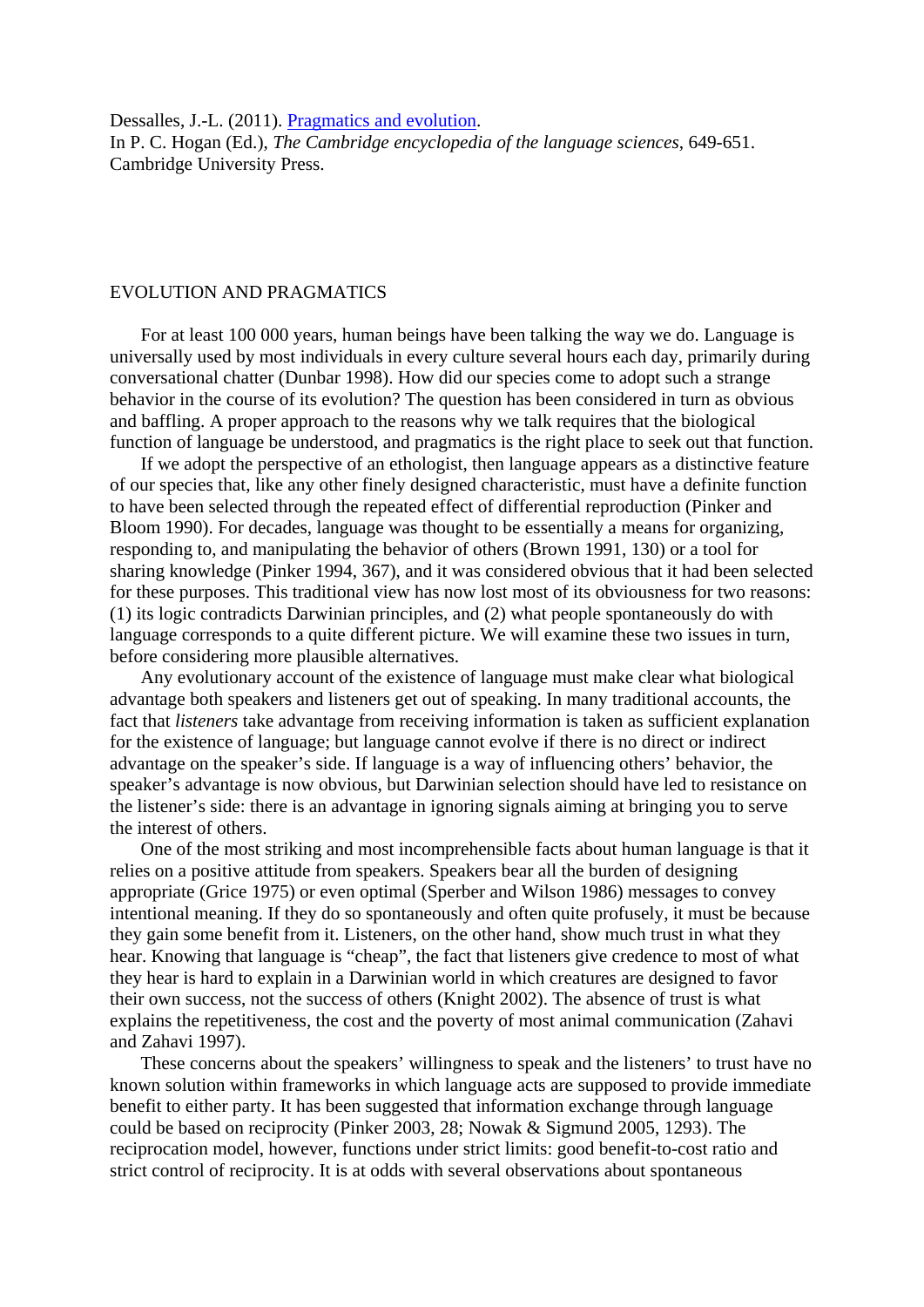language, such as the fact that many conversational utterances are about futile topics, or the fact that talkative behavior is far from being an exception: on average, individuals typically talk to two persons simultaneously (Dunbar, Duncan and Nettle 1995).

The utilitarian conceptions of language that inspired most traditional ideas about its biological role are dictated mainly by theoretical considerations. Some theories emphasize the role of language in performing actions; it is thus natural to imagine language as having emerged from simple directives (Holdcroft 2004). Other theories see in language a process through which individuals actively try to influence the beliefs of others (Sperber and Origgi 2005). A natural strategy, to decide which aspect of language use is most likely to have given a biological advantage both to speakers and listeners, is to observe how current human beings spontaneously talk.

Conversation constitutes by far and universally the main occasion in which language is used. Conversational activity, however, is not monolithic. When chatting, individuals show essentially two forms of behavior: they tell stories and they pursue argumentative discussions. Even if both are often intertwined, it is important to distinguish narration and argumentation, as they involve quite different cognitive processes and might have arisen successively during evolution. Conversational *NARRATIVE ANALYSIS* shows that narratives fill up to one half of our speaking time (Eggins and Slade 1997, 265) and may represent some 10% of our awake time. Speakers take time, sometimes several minutes, to recount some past situation in minute detail (Norrick 2000). Not all situations are likely to be reported: only those which can elicit specific *emotions*, especially *surprise*, are recounted (Dessalles 2006). The following example, adapted from (Norrick 2000, 55-56), is about an unexpected encounter.

| Brianne: it was just about two weeks ago. And then we did some figure drawing. Everyone |
|-----------------------------------------------------------------------------------------|
| was kind of like, "oh my God, we can't believe it." We- y'know, Midwest College,        |
| $y'$ know,                                                                              |

*[…]* 

|        | Brianne: like a  nude models and stuff. And it was really weird, because then, like, just last |
|--------|------------------------------------------------------------------------------------------------|
|        | week, we went downtown one night to see a movie, and we were sitting in [a                     |
|        | restaurant], like downtown, waiting for our movie, and we saw her in the                       |
|        | [restaurant], and it was like, "that's our model" (laughing) in clothes                        |
|        | Addie: (laughs) Oh my God.                                                                     |
|        | Brianne: we were like "oh wow." It was really weird. But it was her. (laughs)                  |
| Addie: | Oh no. Weird.                                                                                  |
|        | Brianne: I mean, that's weird when you run into somebody in Chicago.                           |
| Addie: | yeah.                                                                                          |

Stories come in chunks, the so-called story rounds (Tannen 1984, 100), which may last for tens of minutes. The biological significance of this systematic and universal tendency to report emotional and unexpected events lies quite far away from any immediate utilitarian effect like behavioral influence or vital knowledge transfer.

During argumentation, in contrast with narration, individuals are not bound to mention fully instantiated states of affairs. They may even utter quite general statements to make a point. Argumentation can be described, at the cognitive level, as an oscillation between problems and tentative solutions (Dessalles 2006). During conversation, any inconsistency between beliefs or between beliefs and desires is likely to be signaled, and it triggers a collective search for solutions. In the following example, adapted from (Tannen 1984, 62), two participants wonder how the third one came to know about the sociologist Erving Goffman.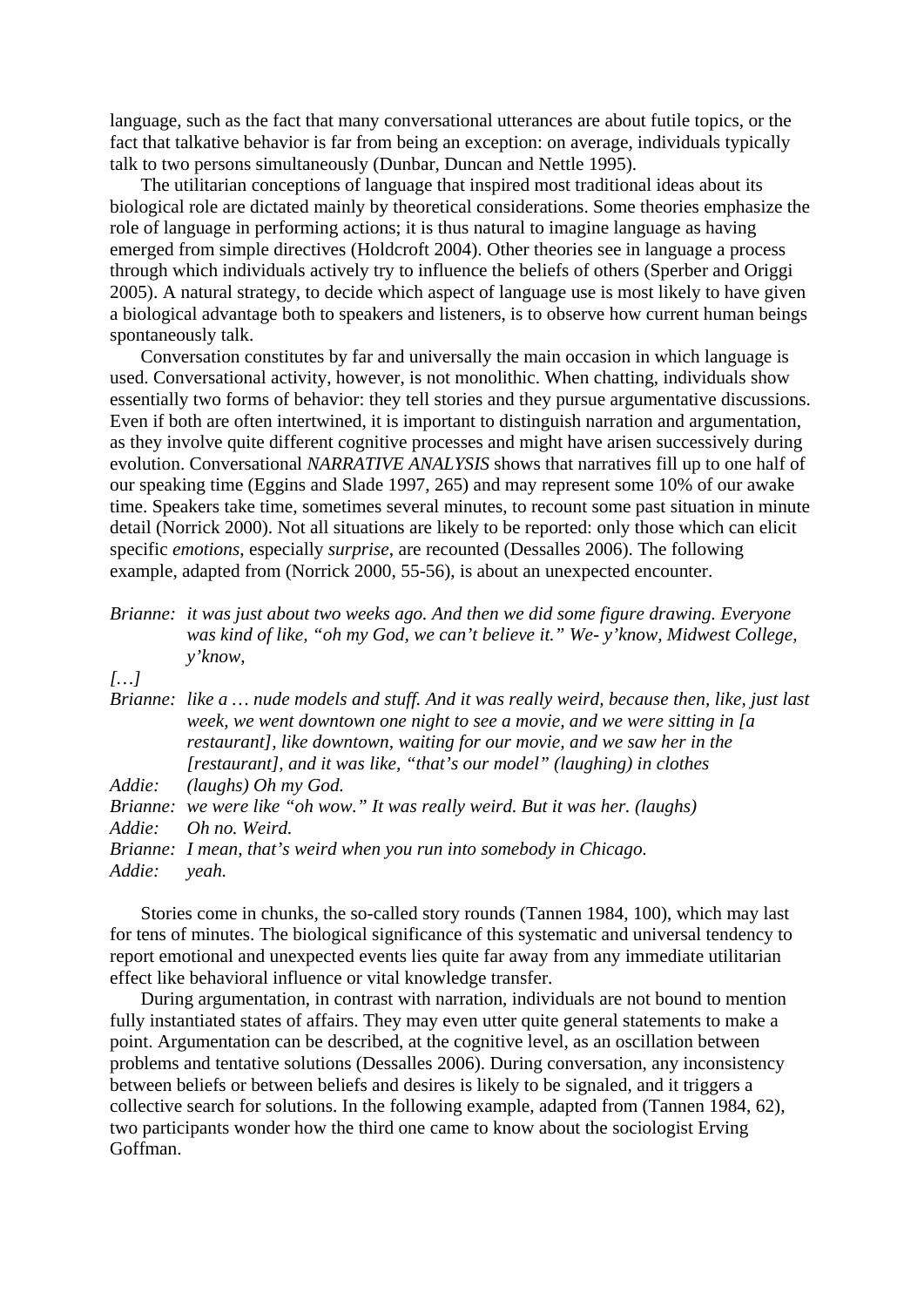*Deborah: But anyway. ... How do you happen to know his stuff? Chad: Cause I read it. Peter: What do you do? Deborah: Are you in ... sociology or anything? […] Chad: No. Deborah: You just heard about it, huh? Chad: Yeah. No. I heard about it from a friend who was a sociologist, and he said read this book, it's a good book and I read that book 'n Deborah: I had never heard about him before I started studying linguistics. Chad: Really?* 

The argumentative process is the same, with its characteristic alternation between problems and solutions, regardless of the social situation in which it occurs: a discussion about a famous sociologist's work, the planning of some forthcoming travel or a harsh dispute. The biological significance of this systematic and universal propensity to mention inconsistencies and then to make every attempt to solve them cannot be reduced to the pursuit of some immediate practical benefit. Quite often, casual discussions are about futile matters which are unlikely to change the interlocutors' fate.

Why do human beings devote most of their speaking time telling stories and dealing with apparent inconsistencies? What utilitarian models fall short of explaining is directly addressed by models, like the *GROOMING* hypothesis, that emphasize the role of language in the establishment of social bonds (Dunbar 1996; Dessalles 2006). Language acts would not be biologically motivated by their immediate benefit, but because they are reliable indicators of some speaker quality which is valued in the establishment of solidarity networks. In these models, *language is display*. In the political niche of our species, individuals that are aware of their physical and social environment make better coalition partners. Hence, individuals demonstrate that they are able to witness unusual situations by reporting facts that elicit surprise and emotion. By recounting the "weird" encounter with the nude model, Brianne obeys this urge to show her ability to surprise others.

From this perspective, *language is a competition for interest*. On the friendship marketplace, where solidarity bonds are established and dissolved, individuals who report the most interesting events are, all other things being equal, the most appreciated. Now, the biological role of argumentation becomes clear. Without the ability to detect inconsistencies, individuals would easily shine by reporting incredible events that never occurred. Argumentation presumably emerged as an anti-liar device, besides checking for oneself (Dessalles 1998). As it is preferable to have non-gullible members in one's coalition, argumentation became a way to demonstrate this quality. Hence Deborah and Peter's reflex to show that they could spot an apparent inconsistency during their conversation with Chad.

Recently, there have been various attempts to account for the existence of language (Johansson 2005). The one emphasized here highlights the "political" importance of talking. Language performance is indirectly vital: those who recount in boring fashion or who are unable to build sensible arguments are rapidly left aside. In the world of our hominin ancestors, lonely individuals were defenseless and likely to be exploited. Language emerged as a way for human beings to show to their conspecifics that they have the required qualities to be valuable friends.

--Jean-Louis Dessalles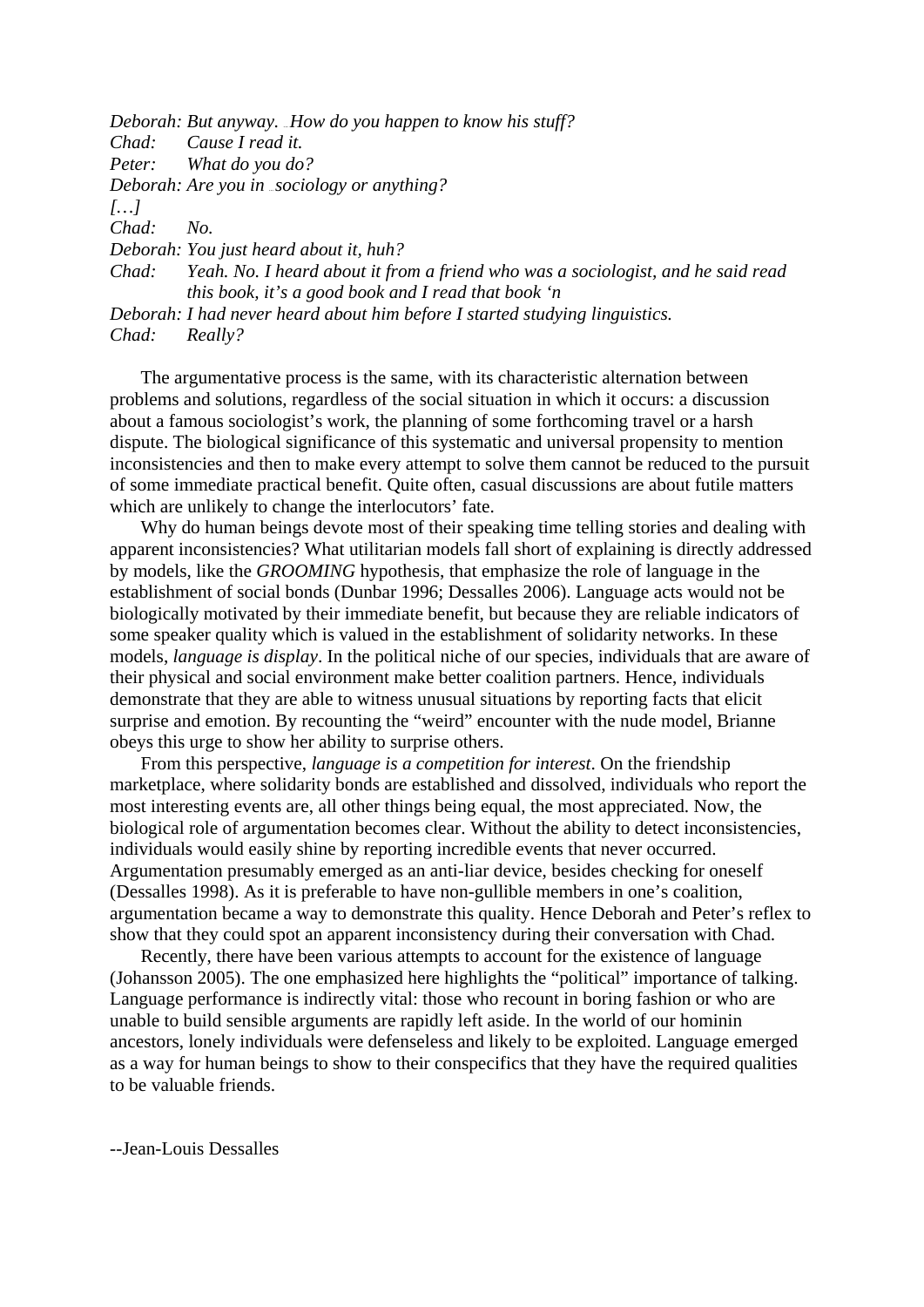Works Cited and Suggestions for Further Reading

Brown, Donald E. 1991. *Human Universals*. Philadelphia: Temple University Press.

- Dessalles, Jean-Louis. 1998. "Altruism, status, and the origin of relevance". In *Approaches to the Evolution of Language: Social and Cognitive Bases*, ed. J. R. Hurford, M. Studdert-Kennedy and C. Knight, 130-147. Cambridge: Cambridge University Press.
- Dessalles, Jean-Louis. 2006. *Why We Talk The Evolutionary Origins of Language*. Oxford: Oxford University Press (to appear).
- Dunbar, Robin I. M., N. D. C. Duncan and Daniel Nettle. 1995. "Size and structure of freely forming conversational groups". *Human Nature* 6 (1): 67-78.
- Dunbar, Robin I. M. 1996. *Grooming, Gossip, and the Evolution of Language*. Cambridge: Harvard University Press.
- Dunbar, Robin I. M. 1998. "Theory of mind and the evolution of language". In *Approaches to the Evolution of Language: Social and Cognitive Bases*, ed. J. R. Hurford, M. Studdert-Kennedy and C. Knight, 92-110. Cambridge: Cambridge University Press.
- Eggins, Suzanne and Diana Slade. 1997. *Analysing Casual Conversation*. London: Equinox.
- Grice, H. Paul. 1975. "Logic and conversation". In *Syntax and Semantics, vol. III, Speech Acts*, ed. P. Cole and J. L. Morgan, 41-58. New York: Academic Press.
- Holdcroft, David. 2004. "Pragmatics and evolution". *Pragmatics and Beyond* 127, 117-127.
- Johansson, Sverker. 2005. *Origins of Language Constraints on Hypotheses*. Amsterdam: John Benjamins Publishing Company.
- Knight, Chris. 2002. "Language and revolutionary consciousness". In: *The Transition to Language*, ed. A. Wray, 138-160. Oxford: Oxford University Press.
- Norrick, Neal R. 2000. *Conversational Narrative: Storytelling in Everyday Talk*. Amsterdam: John Benjamins Publishing Company.
- Nowak, Martin A. & Karl Sigmund. 2005. Evolution of indirect reciprocity. *Nature*, *437* (27), 1291-1298.
- Pinker, Steven and Paul Bloom. 1990. "Natural language and natural selection". *Behavioral and Brain Sciences* 13 (4), 707-784.
- Pinker, Steven. 1994. *The Language Instinct*. New York: Harper Perennial.
- Pinker, Steven. 2003. "Language as an adaptation to the cognitive niche". In *Language Evolution*, ed. M. H. Christiansen and S. Kirby, 16-37. Oxford: Oxford University Press.
- Sperber, Dan and Deirdre Wilson. 1986. *Relevance: Communication and Cognition*. Oxford: Blackwell.